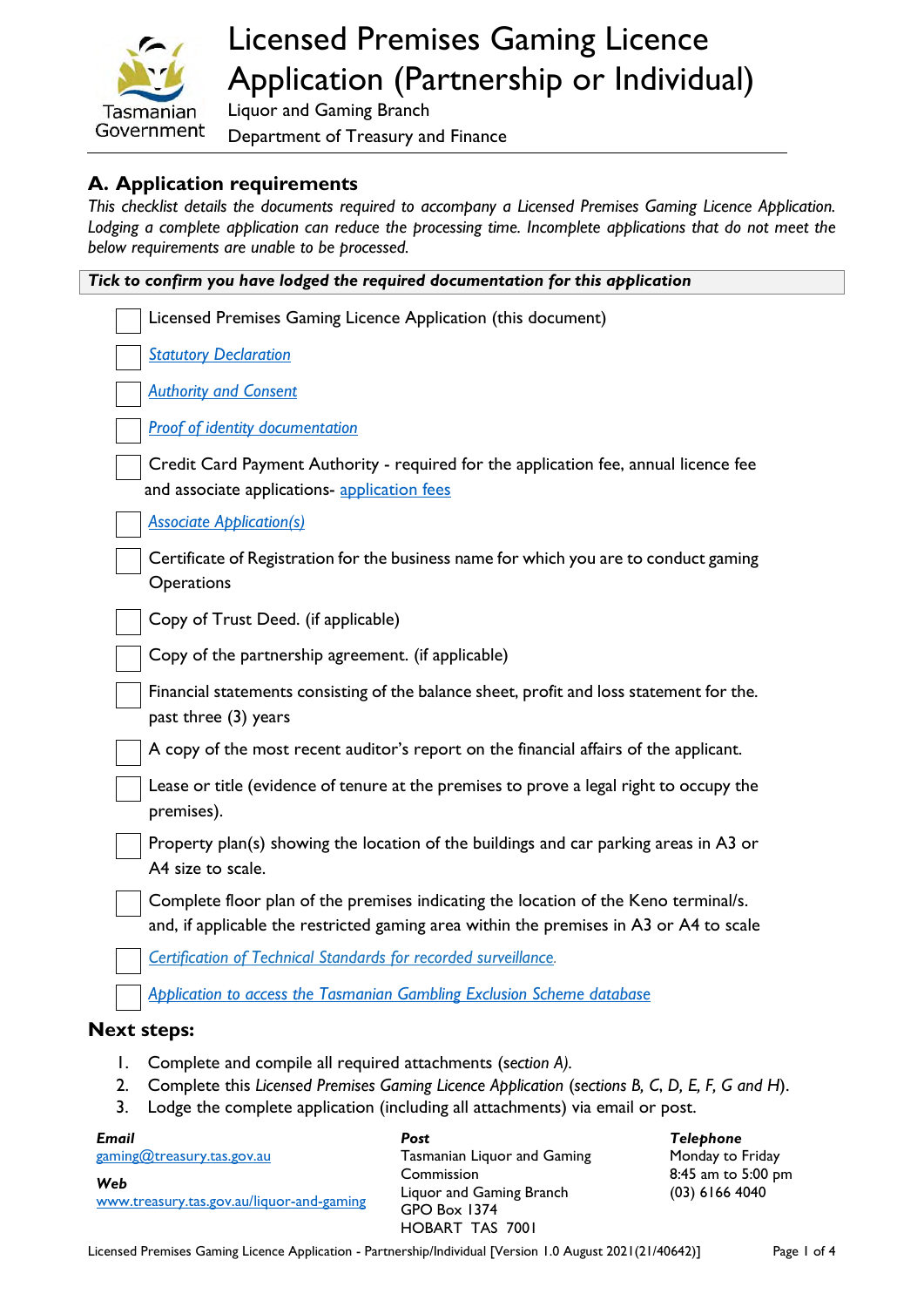## **Gaming licence type [select one]**

| $\vert$   Keno           |  |
|--------------------------|--|
| Gaming Machines          |  |
| Keno and Gaming Machines |  |

# **B. Partnership or individual applicant details**

| Partnership or trading name                           |                           |
|-------------------------------------------------------|---------------------------|
| Registered address                                    |                           |
|                                                       | <b>State</b><br>Postcode  |
| <b>ABN or ACN Number</b>                              |                           |
| <b>Business phone</b>                                 |                           |
| Applicant to operate premises as                      | Freehold owner<br>Lessee  |
|                                                       | Manager                   |
| <b>C. Premises details</b>                            |                           |
| Premises name                                         |                           |
| Premises address                                      |                           |
|                                                       | Postcode*<br><b>State</b> |
| Proposed/existing number of Keno<br>Terminals*        |                           |
| Proposed/existing number of Gaming<br><b>Machines</b> |                           |
| Liquor licence holder name                            |                           |
| Liquor licence number                                 |                           |
| Premises owner name                                   |                           |
| Premises owner address*                               |                           |
| Premises owner contact number*                        |                           |
| Premises owner email address                          |                           |

### **D. Contact person details (person completing this application and ongoing contact for this licence)**

| Title                                    |  |
|------------------------------------------|--|
| Surname                                  |  |
| Given name                               |  |
| Middle name(s)                           |  |
| Preferred name (if different from above) |  |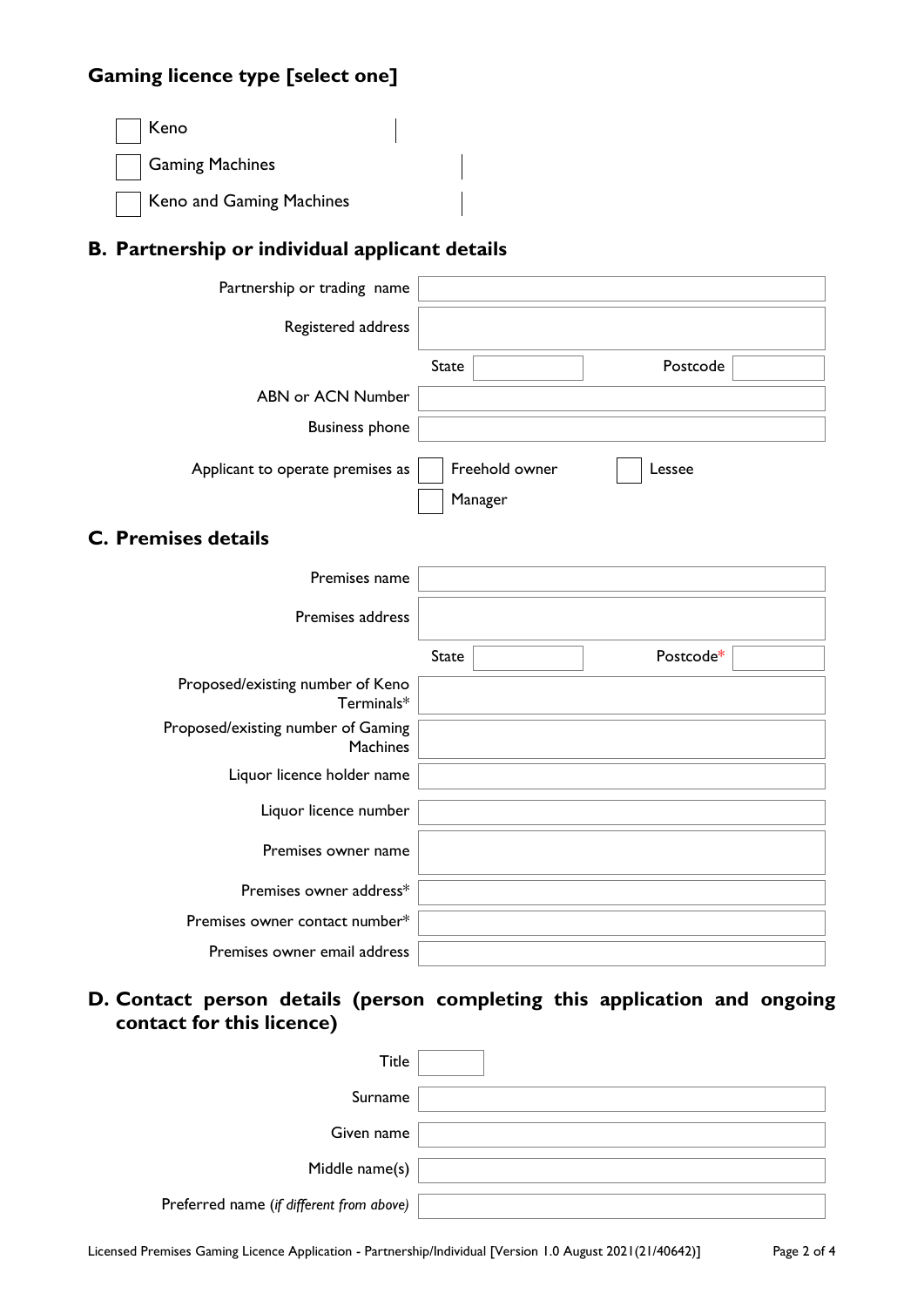| Residential address                                                              |              |    |           |
|----------------------------------------------------------------------------------|--------------|----|-----------|
|                                                                                  | <b>State</b> |    | Postcode* |
| Date of birth (dd/mm/yyyy)                                                       |              |    |           |
| Mobile                                                                           |              |    |           |
| Email address                                                                    |              |    |           |
| Are you an associate to this application                                         | Yes          | No |           |
| If YES, please submit an associate application form <b>Associate Application</b> |              |    |           |

#### **E. Associates of the applicant**

*Associates are relatives and/or people who have a relevant financial interest, position or significant influence in the business The applicant must arrange for each Associate to complete a separate [Associate Application](https://www.treasury.tas.gov.au/Documents/Associate%20Application.pdf) to be lodged as part of this Licensed Premises Gaming Licence application*

| Do you have any associates?* | Yes<br>No |
|------------------------------|-----------|
| Associate's surname          |           |
| Associate's given name/s     |           |
| Date of birth (dd/mm/yyyy)   |           |
| Position held                |           |
| Associate's surname          |           |
| Associate's given name/s     |           |
| Date of birth (dd/mm/yyyy)   |           |
| Position held                |           |
| Associate's surname          |           |
| Associate's given name/s     |           |
| Date of birth (dd/mm/yyyy)   |           |
| Position held                |           |
| Associate's surname          |           |
| Associate's given name/s     |           |
| Date of birth (dd/mm/yyyy)   |           |
| Position held                |           |

### **F. Tasmanian Gambling Exclusion Scheme (TGES)**

The Tasmanian Gambling Exclusion Scheme is based on the *Gaming Control Act 1993* and provides a way for patrons to exclude themselves from nominated gaming activities at any premises in Tasmania. The scheme is an important part in the responsible conduct of gaming in Tasmania.

 An online Exclusion Database has been developed to assist Licensed Premises Gaming licence holders to comply with their obligations under the Scheme. The Database is a central record of all excluded patrons in the state, and makes record keeping, recognition and reporting of excluded persons easier.

As an Applicant for a Licensed Premises Gaming licence, you or your representative will be required to use the Exclusion Database regularly. You will be required to have the following available and operational at the premises:

- Online internet access
- A printer; preferably colour
- An email address for the LPG holder or authorised representative.